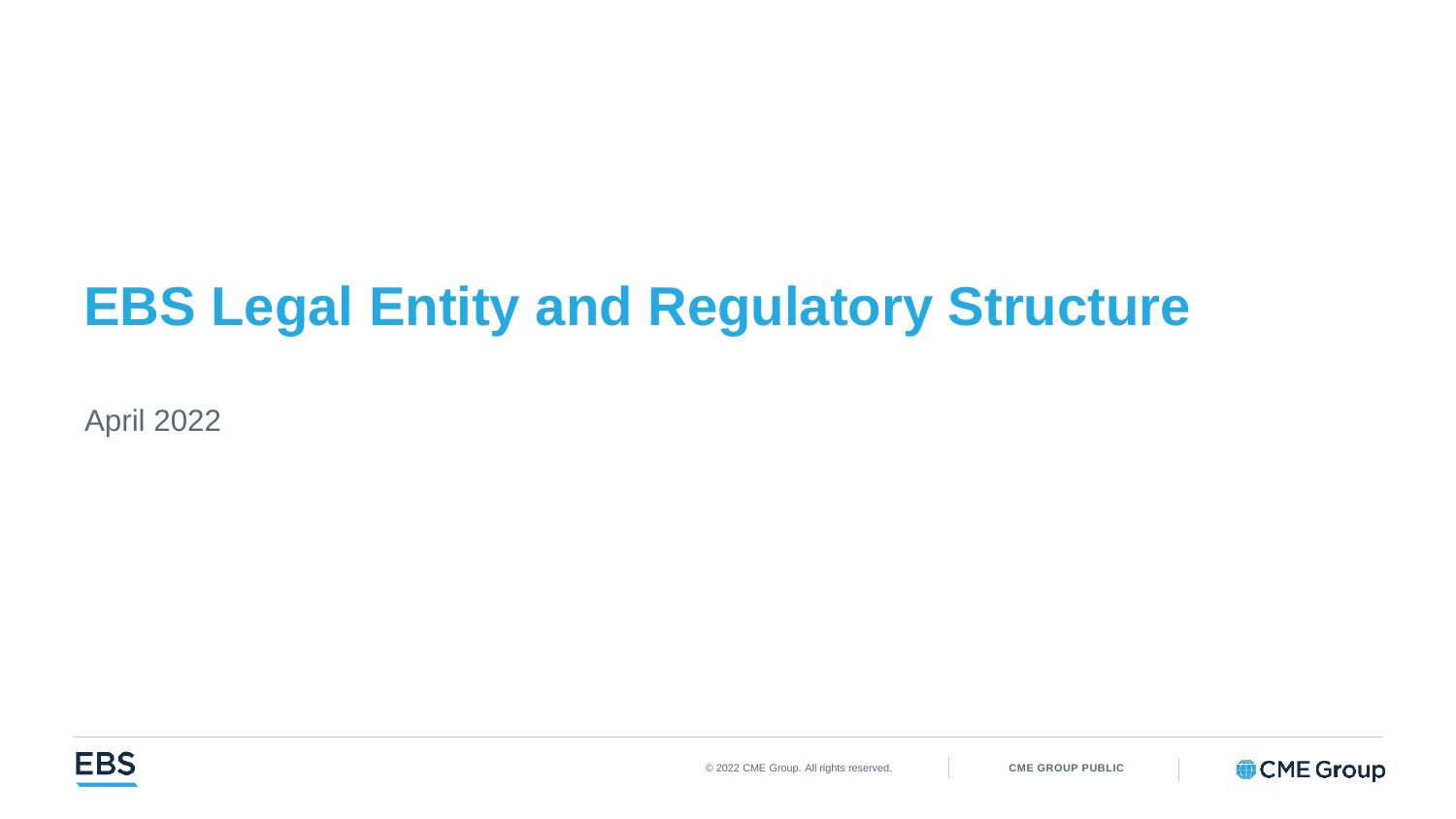## **EBS Market Regulatory Structure**

|                                              |                                                                             | <b>FX Spot</b> | <b>Spot Metals</b> | <b>OFF SEF/MTF</b><br><b>FX NDF</b> | <b>ON SEF/MTF</b><br><b>FX NDF</b> | <b>ON MTF</b><br><b>FX NDF</b> |
|----------------------------------------------|-----------------------------------------------------------------------------|----------------|--------------------|-------------------------------------|------------------------------------|--------------------------------|
|                                              | <b>Segment MIC</b>                                                          | <b>EBSC</b>    | <b>EBSC</b>        | <b>EBSC</b>                         | <b>NEXS</b>                        | <b>XEBS</b>                    |
| <b>Operating</b><br>entity                   | <b>Venue</b>                                                                |                |                    |                                     |                                    |                                |
| <b>EBS Service</b><br><b>Company Limited</b> | EBS<br>(Operating MIC: EBSS)                                                | $\mathsf X$    | $\mathsf X$        | $\mathsf X$                         |                                    |                                |
| <b>NEX SEF Limited</b>                       | SEF (CFTC regulated)<br>and MTF (FCA<br>regulated)<br>(Operating MIC: NEXS) |                |                    |                                     | $\mathsf X$                        |                                |
| <b>BrokerTec Europe</b><br>Limited           | MTF (FCA regulated)<br>(Operating MIC: XEBS)                                |                |                    |                                     |                                    | $\mathsf X$                    |

- EBS Service Company Limited offers the EBS dealing service pursuant to the EBS Dealing Rules.
- NEX SEF Limited offers the EBS SEF dealing service pursuant to the NEX SEF Rulebook on which Trading Privilege Holders (as that term is defined in the NEX SEF Rulebook) are permitted to trade products identified as SEF products.
- BrokerTec Europe Limited offers the EBS UK MTF pursuant to the EBS UK MTF Rulebook and is regulated by the FCA.
- NDF pairs include the End of Month Rolls for those pairs

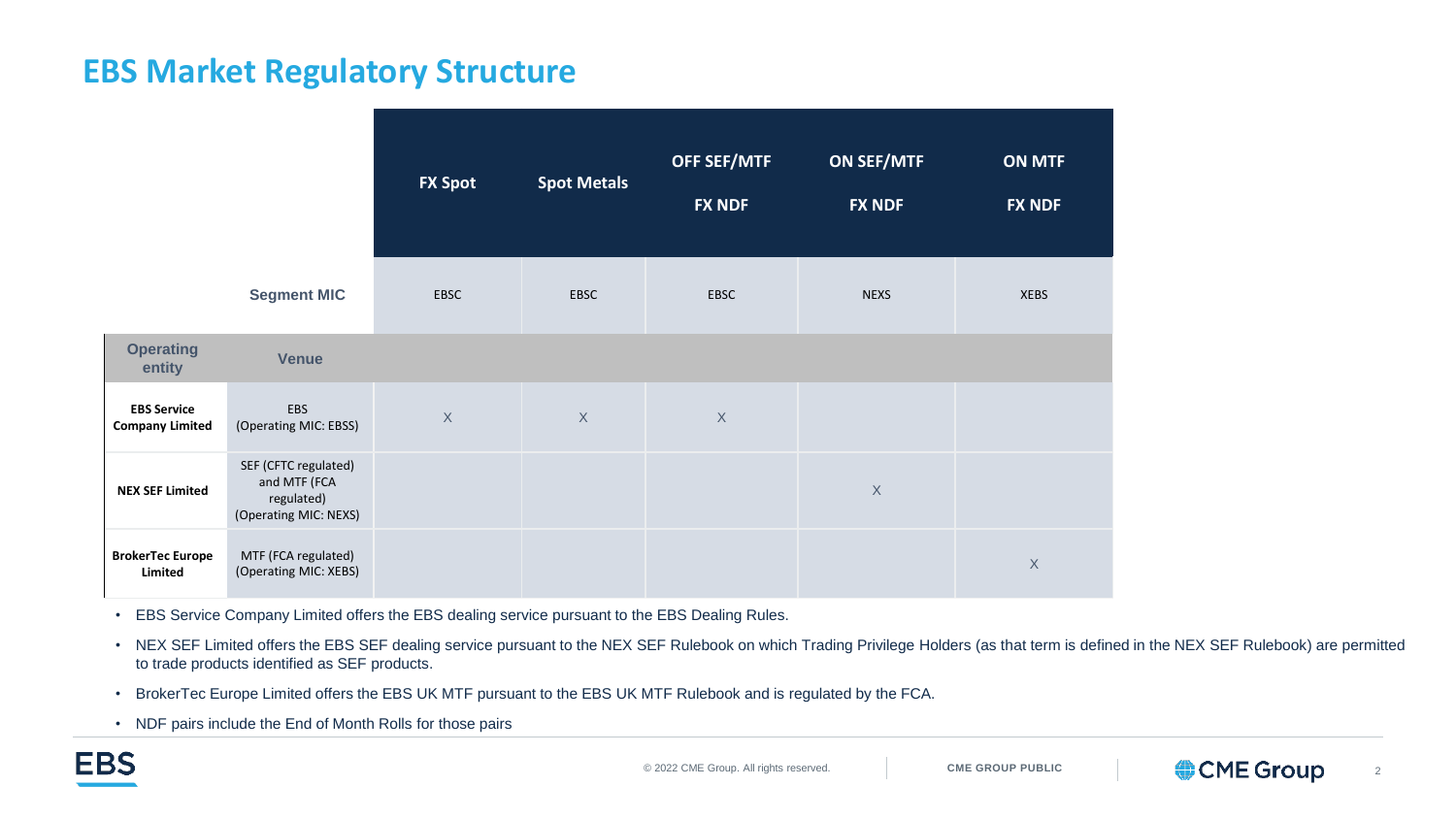## **EBS Direct Regulatory Structure**

|                                              |                                                     |                                                                                                 |                                  | <b>OFF MTF</b><br><b>ON MTF</b>                                            |                                                                            |                                                                         |                                             |
|----------------------------------------------|-----------------------------------------------------|-------------------------------------------------------------------------------------------------|----------------------------------|----------------------------------------------------------------------------|----------------------------------------------------------------------------|-------------------------------------------------------------------------|---------------------------------------------|
|                                              |                                                     | <b>FX Spot</b>                                                                                  | <b>Spot Metals</b>               | FX Outrights & FX<br>Packaged<br><b>Transaction of</b><br><b>Forwards</b>  | FX Outrights & FX<br>Packaged<br><b>Transaction of</b><br><b>Forwards</b>  | <b>OFF SEF/MTF</b><br><b>FX NDF</b>                                     | ON MTF, OFF SEF<br><b>FX NDF</b>            |
|                                              | <b>Platform</b>                                     | EBS Direct 1.0 and 2.0<br>(EBSS)<br><b>EBS Direct - Forwards</b><br>and Institutional<br>(EBSS) | EBS Direct 1.0 and<br>2.0 (EBSS) | EBS Direct 1.0 (EBSS)<br>EBS Direct - Forwards and<br>Institutional (EBSS) | EBS Direct 1.0 (EBSF)<br>EBS Direct - Forwards and<br>Institutional (IEBS) | EBS Direct 1.0 and 2.0<br>(EBSS)<br>EBS Direct-<br>Institutional (EBSS) | <b>EBS Direct - Institutional</b><br>(IEBS) |
| <b>Operating</b><br>entity                   | <b>Venue</b>                                        |                                                                                                 |                                  |                                                                            |                                                                            |                                                                         |                                             |
| <b>EBS Service</b><br><b>Company Limited</b> | EBS<br>(Operating MIC: EBSS)                        | $\mathsf X$                                                                                     | $\mathsf{X}$                     | $\mathsf X$                                                                |                                                                            | $\mathsf X$                                                             |                                             |
| <b>CME Amsterdam</b><br>B.V.                 | EBS MTF (AFM<br>regulated)<br>(Operating MIC: EBSN) |                                                                                                 |                                  |                                                                            | $\mathsf X$                                                                |                                                                         | X                                           |

• CME Amsterdam B.V. offers the EBS MTF in accordance with the EBS MTF Rulebook and is regulated by the AFM.

- EBS Service Company Limited offers the EBS dealing service pursuant to the EBS Dealing Rules.
- Segment MIC codes are in brackets in the 'Platform' row
- The EBSF segment will be retired once clients have been migrated to the new technology for EBS Direct Forwards and Institutional
- NDF pairs include the End of Month Rolls for those pairs